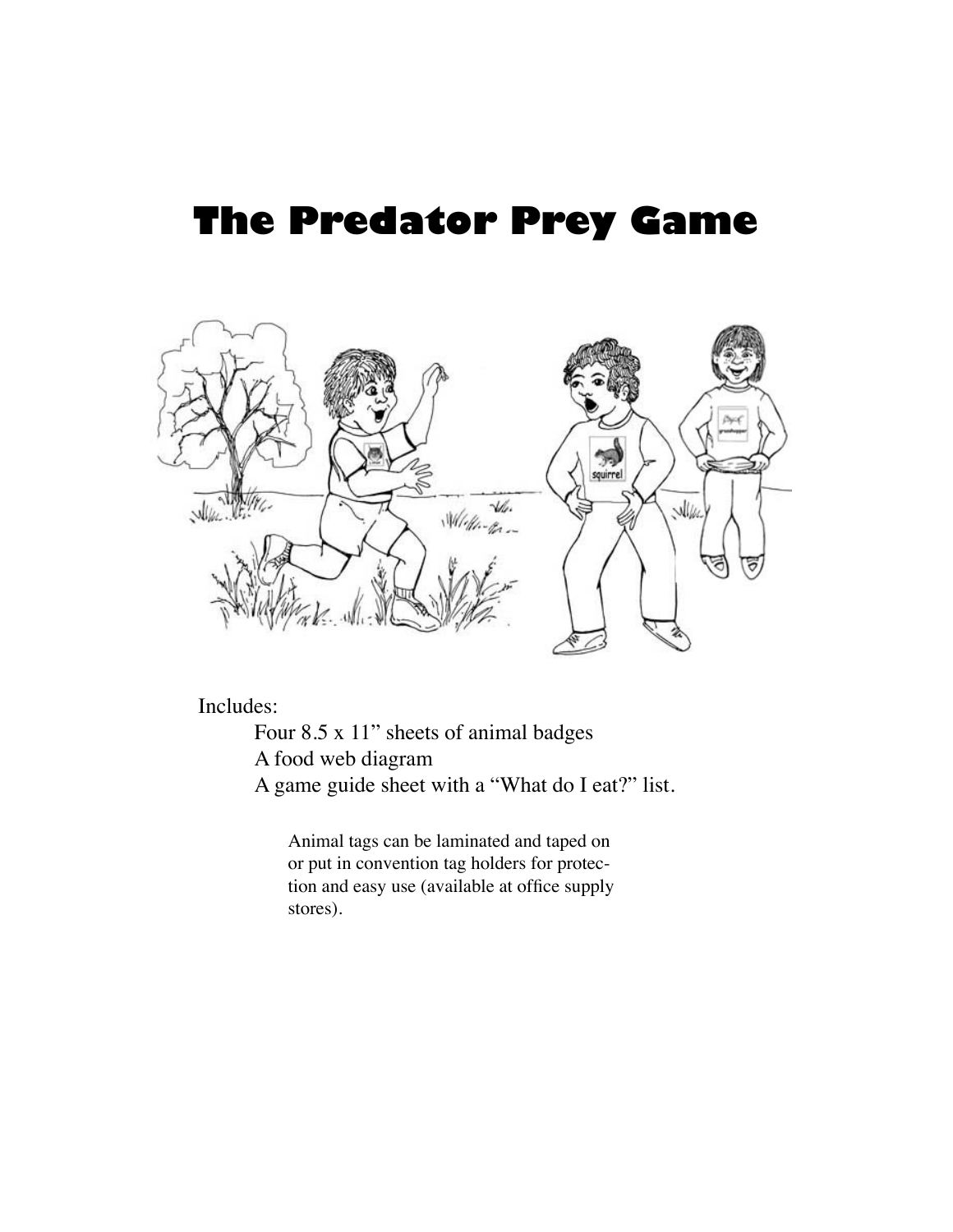## **Predator Prey Game Guide**

1. Laminate your game tags so they can be reused many times.

2. Assign each of your students an animal from the list in the game to learn about. They can draw them and find out what they eat.

3. Take the kids out to the school sports field or gym. Each child takes on an animal identity when they put on their tag. They can stand in a circle and each tell who they are and what they eat. The "what do I eat?" list below can help you there. Plant tags are for teachers and volunteers to wear so they can supervise and still take part in the game (and be eaten).

3. Explain that they can chase their prey and tag them, saying I EAT YOU! Emphasize here that they are not to hit, bite or push. Just tag.

4. When they are all ready, say: GO EAT! After about 10 - 15 minutes they can report how many prey they "caught."

5. Then they should switch tags with another student. If they were a predator, they should play a prey to see how it feels to be the other side of the hunt.

*This activity is meant to familiarize kids with what animals eat and how they are interdependent in a food web. It has the added benefit of getting the kids outside and moving.*

Includes: 4 - 8.5 x 11" sheets of animal badges, food web diagram, game guide sheet with "What do I eat?" list.

## **What Do I Eat?**

**bear** — mushrooms, fish, berries, nuts, mouse, grasshopper, rabbit, chipmunk, squirrel **bobcat** — mouse, rabbit, chipmunk, squirrel, young raccoon, weasel **chipmunk** — grass, plants, mushrooms, berries, nuts and cones **coyote** — bird eggs, berries, nuts, mouse, grasshopper, rabbit, chipmunk, squirrel, deer **crow** — mushrooms, grasshopper, berries, nuts and cones **deer** — grass, plants, mushrooms, berries **eagle** — mouse, rabbit, chipmunk, squirrel, snake, small raccoon, baby weasel **falcon** — crow (small birds), mice, grasshopper **fox** — bird eggs, berries, nuts, mouse, grasshopper, rabbit, chipmunk, squirrel **grasshopper** — grass, plants, berries **hawk** — mouse, rabbit, chipmunk, squirrel, snake, small raccoon, baby weasel **mosquito** — they can tag anyone, because mosquitoes feed on the blood of any animal! **mouse** — grass, plants, mushrooms, berries **owl** — mouse, rabbit, chipmunk, squirrel, snake, small raccoon, baby weasel **rabbit** — grass, plants, mushrooms, berries, tree buds **raccoon** — mushrooms, fish, mouse, bird eggs, berries, nuts and cones **snake** — mouse, grasshopper **squirrel** — grass, plants, mushrooms, berries, nuts and cones **weasel** — mouse, grasshopper, rabbit, chipmunk. squirrel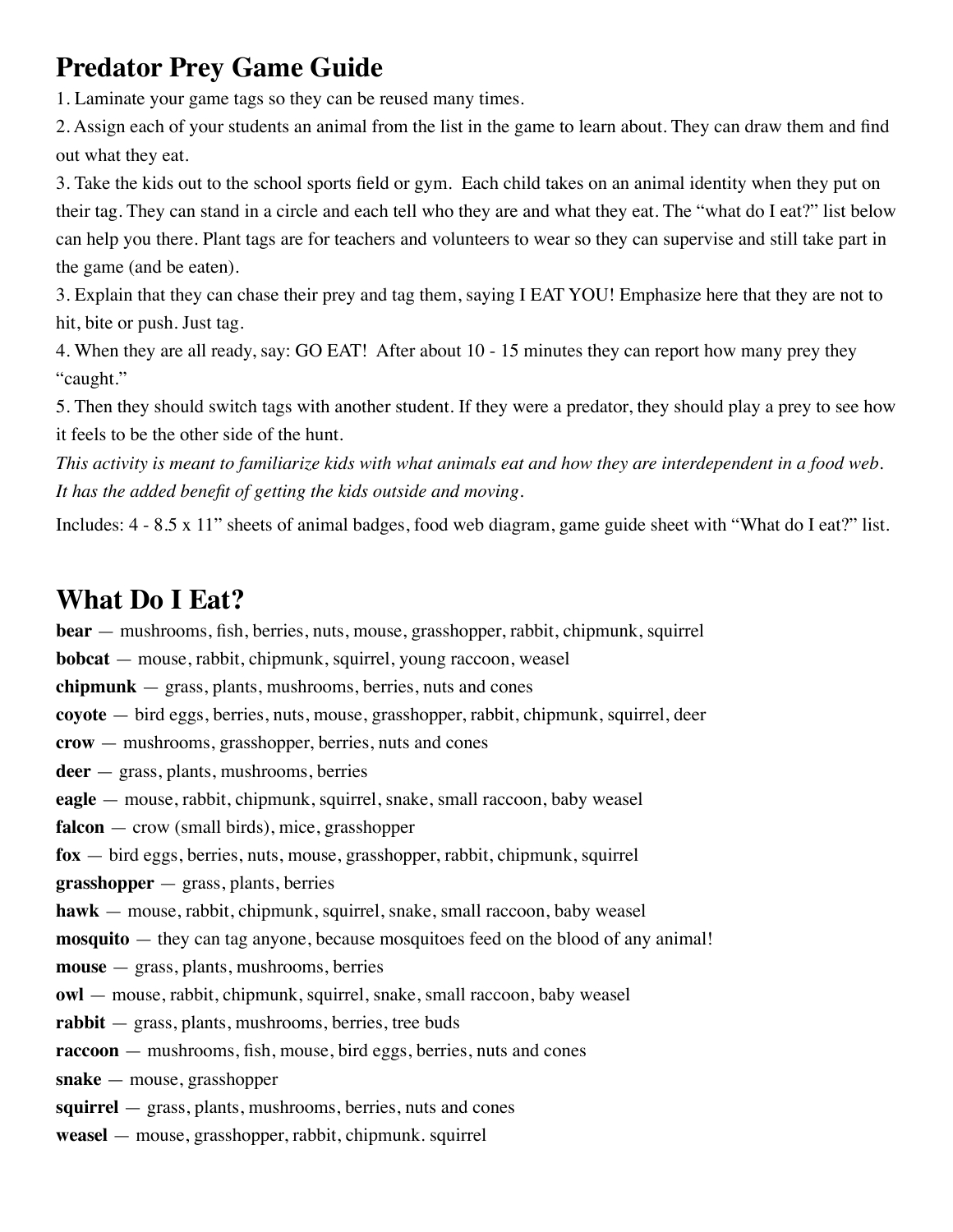













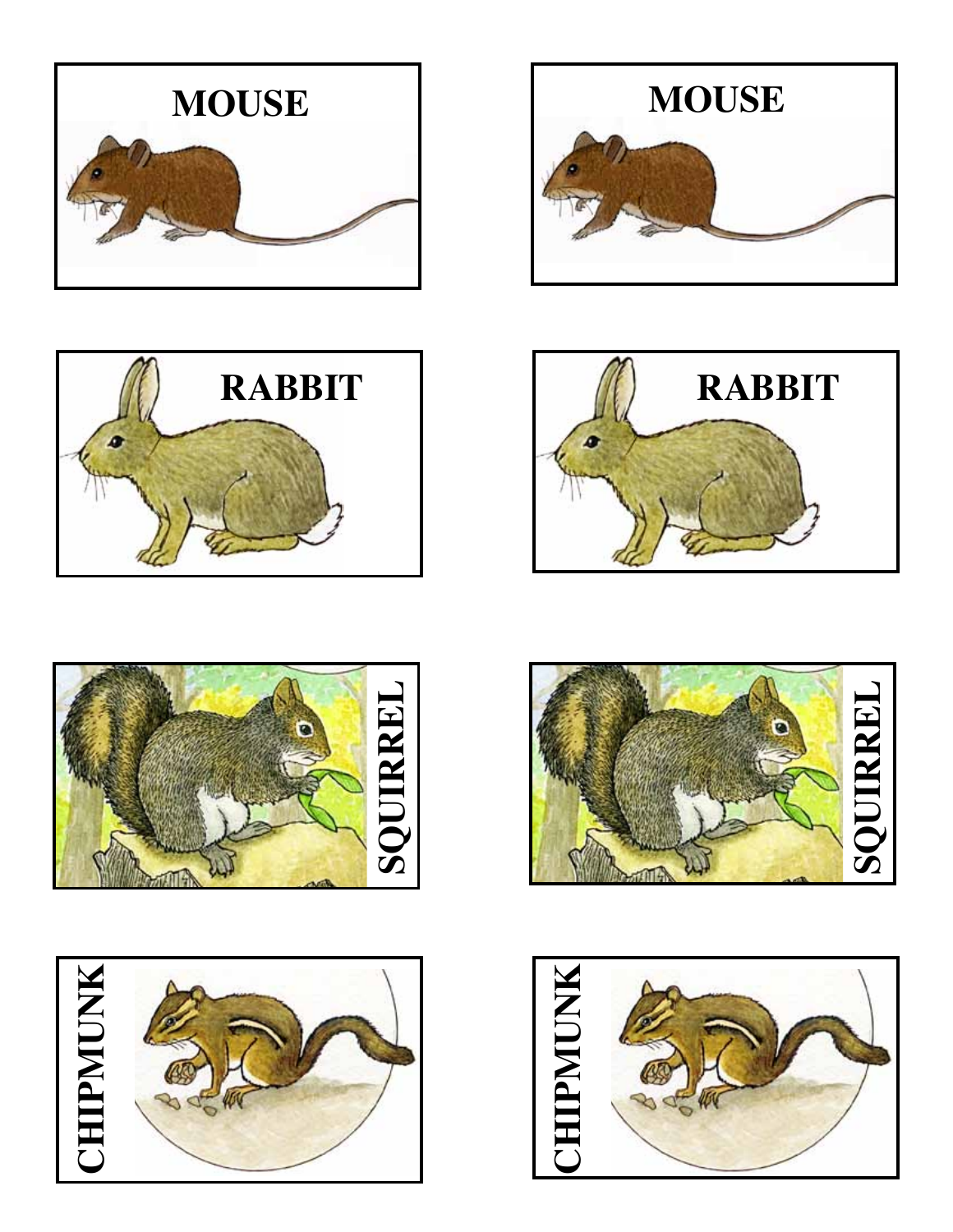













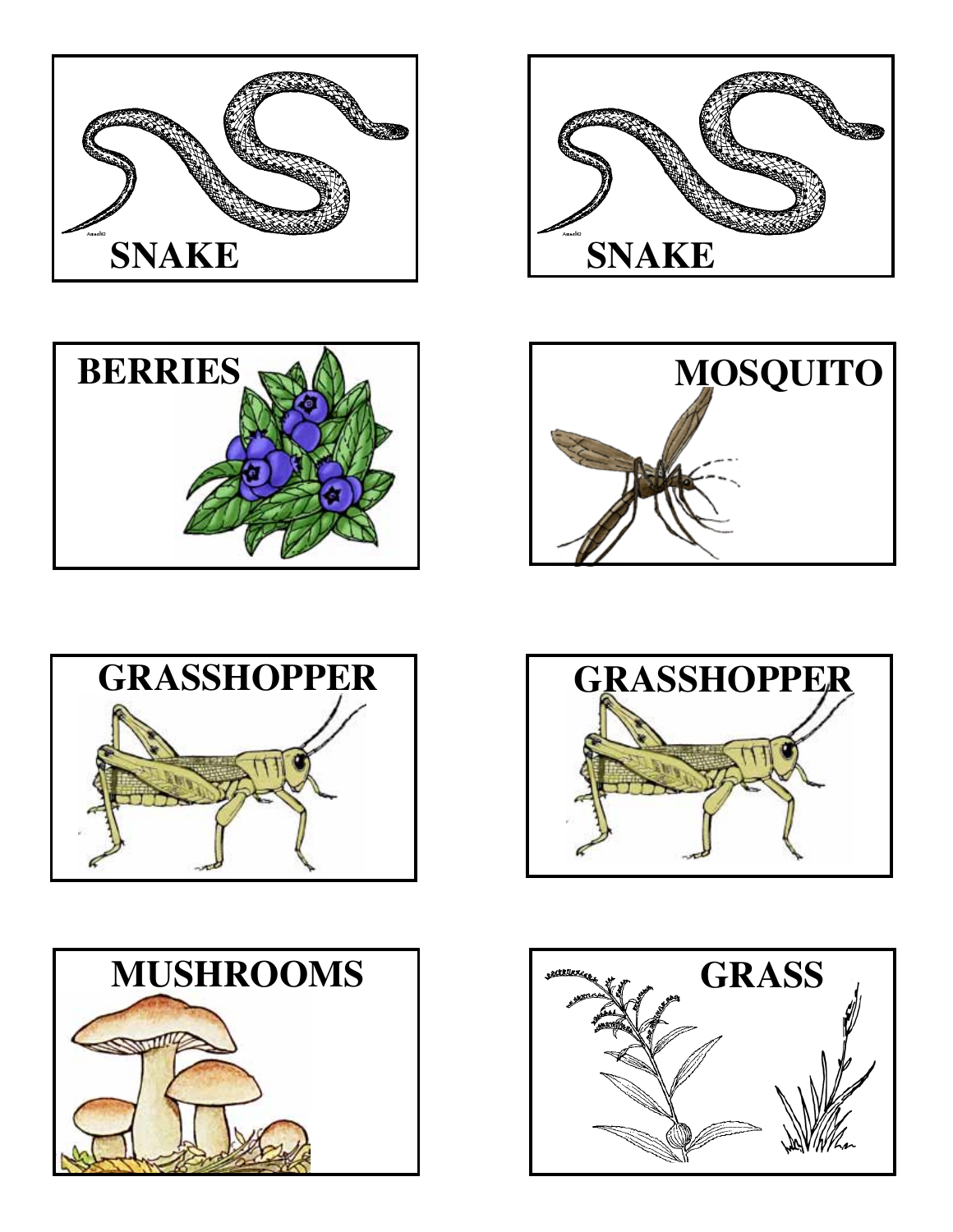













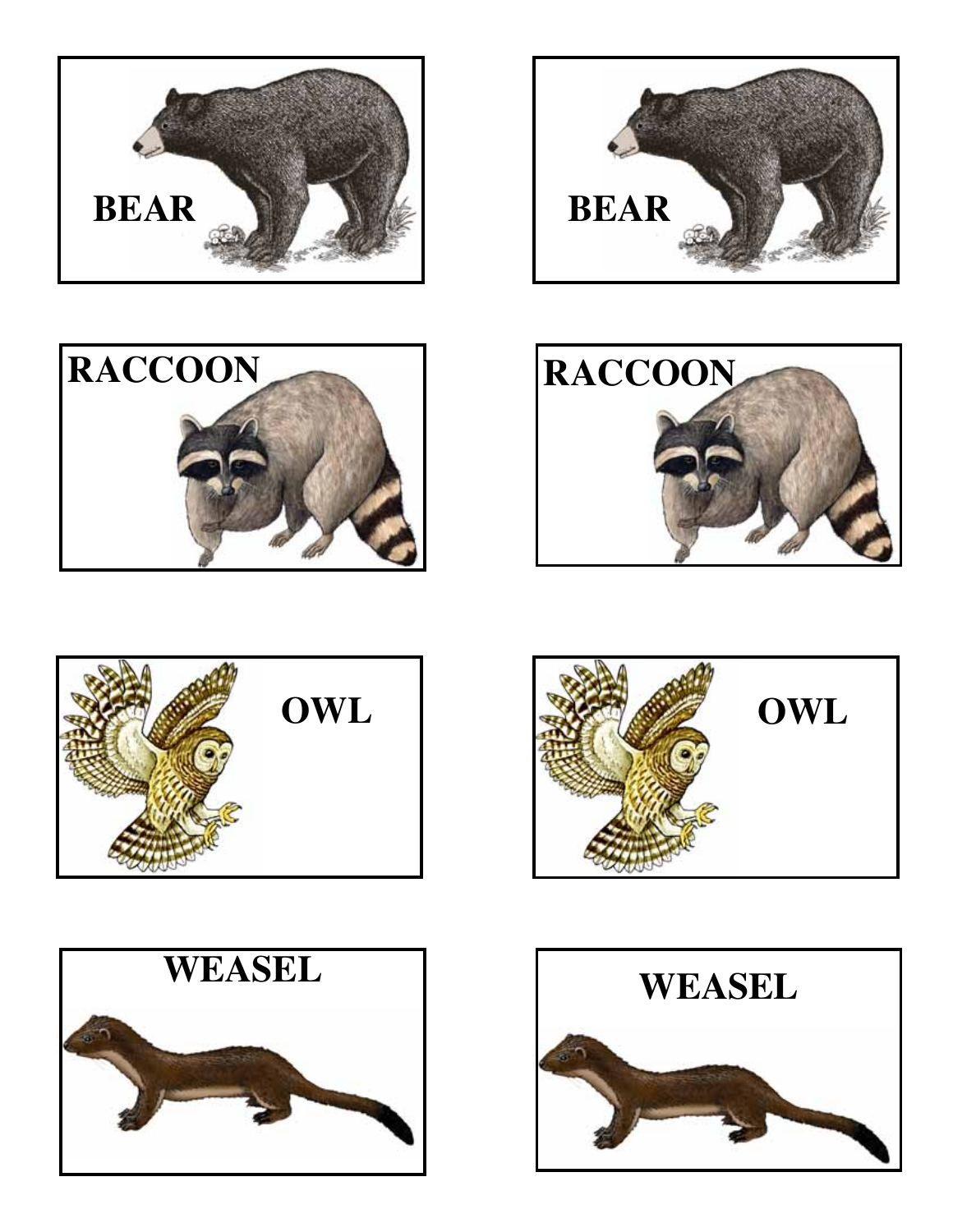